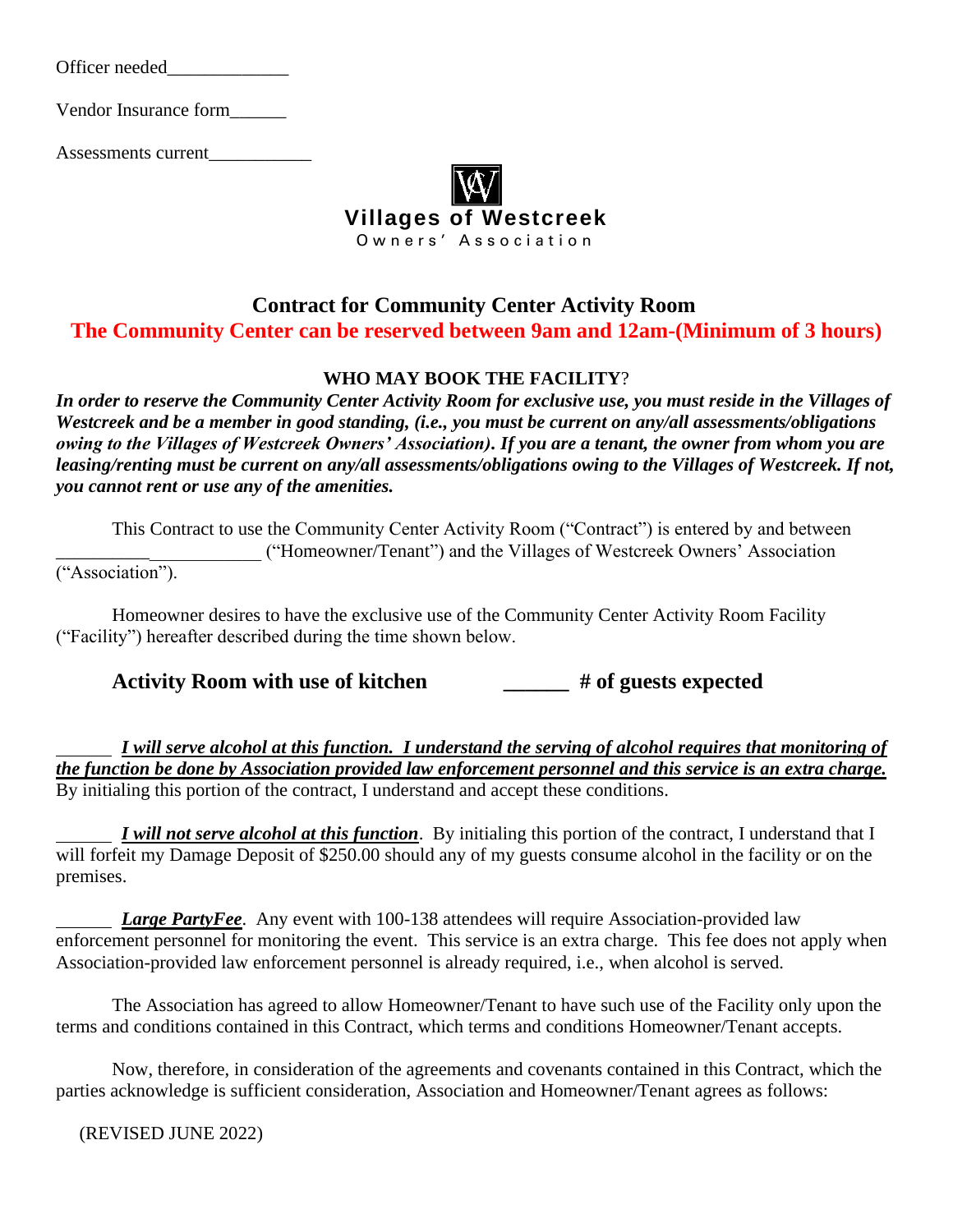**1.** Right to Use. Homeowner/Tenant shall have the exclusive permission to use the above-indicated Facility, on  $\overline{\phantom{a}}$ , 20, between the hours of  $\overline{\phantom{a}}$  (CST) and  $\overline{\phantom{a}}$  (CST) solely for the purpose of \_\_\_\_\_\_\_\_\_\_\_\_\_\_\_\_\_\_\_\_\_\_\_\_\_. *All functions must end no later than twelve midnight.* 

**2.** Damage Deposit and Fees. A contract must be completed and signed at the time of the event booking. The contract will be accompanied by 2 forms of payment. The first payment will be for \$250.00 (check or money order signed by the homeowner/tenant) as a Damage Deposit, which will be returned to the Homeowner/Tenant via mail if no damage is noted during the post-event inspection and if the Deposit has not been forfeited pursuant to this contract*.* Contract is not valid unless assessments are current.

The second payment will be for the Usage Fee which can be in the form of a check (homeowners only), money order, credit card, or cash. A Usage Fee will apply for exclusive use of this Facility and this fee will be based upon the most current exclusive usage fee in effect at the time the facility is booked.

#### *I understand that the facility cannot be reserved exclusively for my use until VWOA has received and accepted both of the aforementioned payments and completed the contract.*

a. Facility will be inspected by an employee of the Association before and after the event.

b. If damage to the Facility or Equipment is found, the Association shall deduct from the Damage Deposit any repair expenses resulting from damage to the Facility by the Homeowner. *Also see paragraph 6 for Liability for Clean-up and Damage.*

 \_\_\_\_ **3**. *Refunds, Cancellations, and Contract Changes. There will be no refunds if the cancellation is within four weeks (28 days) prior to the event. If the cancellation is made more than four weeks (28 days) prior to the event, a \$55.00 Rebooking Fee will be deducted from the refund. Any contract changes (i.e. event hours, officers, event date, etc…) must be made no later than 2 weeks (14 days) prior the event.* 

4. **INDEMNITY. HOMEOWNER/TENANT SHALL INDEMNIFY AND SAVE HARMLESS THE ASSOCIATION, THEIR OFFICERS, DIRECTORS, AGENTS, LEGAL REPRESENTATIVES, AND EMPLOYEES FROM ALL LIABILITY, SUITS, ACTIONS, OR CLAIMS OF ANY CHARACTER, TYPE OR DESCRIPTION BROUGHT OR MADE FOR OR ON ACCOUNT OF ANY AND ALL LOSSES, INJURIES OR DAMAGES RECEIVED OR SUSTAINED BY THE HOMEOWNER/TENANT OR HOMEOWNER'S/TENANT'S FAMILY, EMPLOYEES, GUESTS (INVITED OR UNINVITED), PATRONS, VISITORS (INCLUDING CATERERS), OR ANY OTHER PERSON OR PERSON'S PROPERTY, ARISING OUT OF, OR OCCASIONED BY THE USE OF THE FACILITY, EVEN IF THE INDEMNIFIED PARTY(IES) WERE ALLEGEDLY NEGLIGENT.**

**THE ASSOCIATION, THEIR OFFICERS, DIRECTORS, AGENTS, LEGAL REPRESENTATIVES, AND EMPLOYEES SHALL NOT BE LIABLE OR RESPONSIBLE FOR, AND SHALL BE SAVED AND HELD HARMLESS BY HOMEOWNER/TENANT OR HOMEOWNER'S/TENANT'S FAMILY, EMPLOYEES, GUESTS (INVITED OR UNINVITED), PATRONS, VISITORS (INCLUDING CATERERS), OR ANY OTHER PERSON OR PERSONS FROM AND AGAINST ANY AND ALL CLAIMS AND DAMAGES OF EVERY KIND, FOR INJURY TO OR DEATH OF HOMEOWNER/TENANT OR HOMEOWNER'S/TENANT'S FAMILY, EMPLOYEES, GUESTS (INVITED OR UNINVITED), PATRONS, VISITORS (INCLUDING CATERERS), OR ANY OTHER PERSON OR PERSONS AND FOR DAMAGE TO OR LOSS OF**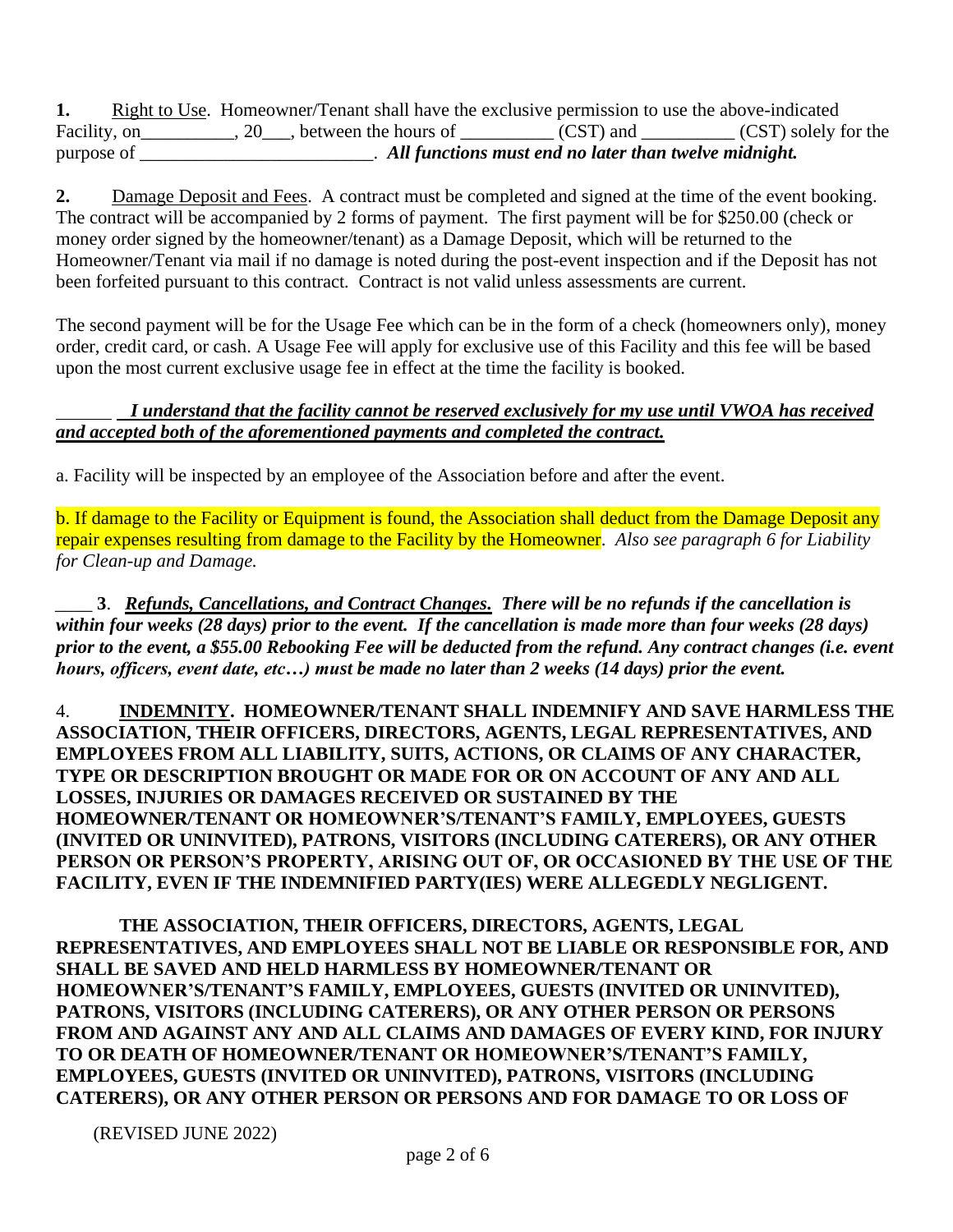#### **PROPERTY, ARISING OUT OF OR ATTRIBUTED, DIRECTLY OR INDIRECTLY, TO THE ASSOCIATION'S OPERATIONS AND THE HOMEOWNER'S/TENANT'S USE OF THE FACILITY, EVEN IF THE INDEMNIFIED PARTY(IES) WERE ALLEGEDLY NEGLIGENT.**

The Association, their officers, directors, agents, legal representatives, and employees shall not be liable to Homeowner/Tenant, or Homeowner's/Tenant's family, employees, guests (invited or uninvited), patrons, visitors (including caterers), or any other person or persons for any damage to person or property, caused by the negligence of the Association or due to the Facility or any appurtenances being improperly constructed, or being or becoming out of repair, nor for any damage from any defects or want of repair of any part of the Facility. Homeowner/Tenant accepts the facility as suitable for the purposes for which it is used and accepts the building and each and every appurtenance, and waives any defects, and agrees to hold the Association harmless from all claims for any such damage, including attorney's fees and any other claims and expenses incident thereto.

#### **5. Conduct of Guests. Homeowner/Tenant is solely responsible for the conduct of guests at the Facility incidental to or during the time of the use hereby contemplated. The Homeowner/Tenant must be present at all times during such period as the Facility is used by their guests.**

**6. Liability for Clean up and Damage.** \$115.00 Clean up fee. Homeowner/Tenant shall be responsible for vacating the Facility within 1 hour following the event for which this Contract is entered; this additional period is granted solely for the removal of personal items and trash from the premises. Clean up price includes takedown of tables and chairs, cleaning of the area(s) used, kitchen, foyer, restrooms and patio(s).

Homeowner/Tenant agrees to reimburse the Association, immediately upon demand, any additional sums required in addition to the standard cleaning fee for clean-up, repair or replacement of the Facility, and any damage or destruction to the Facility, which occurs as a result of the conduct of Homeowner/Tenant or the guests of said event. If Homeowner/Tenant fails to make reimbursement upon demand, then any and all future payment of any amount from the homeowner will be applied to the expense of clean-up, repair or replacement.

\_\_\_\_\_**7**. *I will have outside vendor(s) present at the event. (Examples: Food truck, bouncy house, moon walk, ponies, etc….). If a vendor will be present, it is the responsibility of the Homeowner/Tenant to provide a copy of the vendor's certificate of liability insurance no later than one week prior to the event. If the certificate is*  not received, the vendor will not be allowed to set up at the event. **\*** Note: Food Trucks- No marketing food sales to public. Specific parking for food trucks, please ask Front Office Staff. If a food truck does not park in the designated area or is found to be advertising food sales to the public, they are subject to being asked to leave. By initialing this portion of the contract, I understand and accept these conditions.

8. *I will not have outside vendors present at the event*. By initialing this portion of the contract, I understand that should I have a vendor present, he/she will not be allowed to set up at the event.

**9. Control of Function. The use of the facility shall be subject at all times to the control and supervision of the Association and/or the Board of Directors or any designated representative, who may, without notice to the Homeowner/Tenant, demand cessation of any function and request guests to leave the facility.**

**10.** Termination. Any officer, agent, and/or employee of the Association shall have the right to terminate this Contract for any reason including, but not limited to, non-payment of fees or deposits.

**11.** Assignment. This Contract may not be assigned by Homeowner/Tenant.

(REVISED JUNE 2022)

.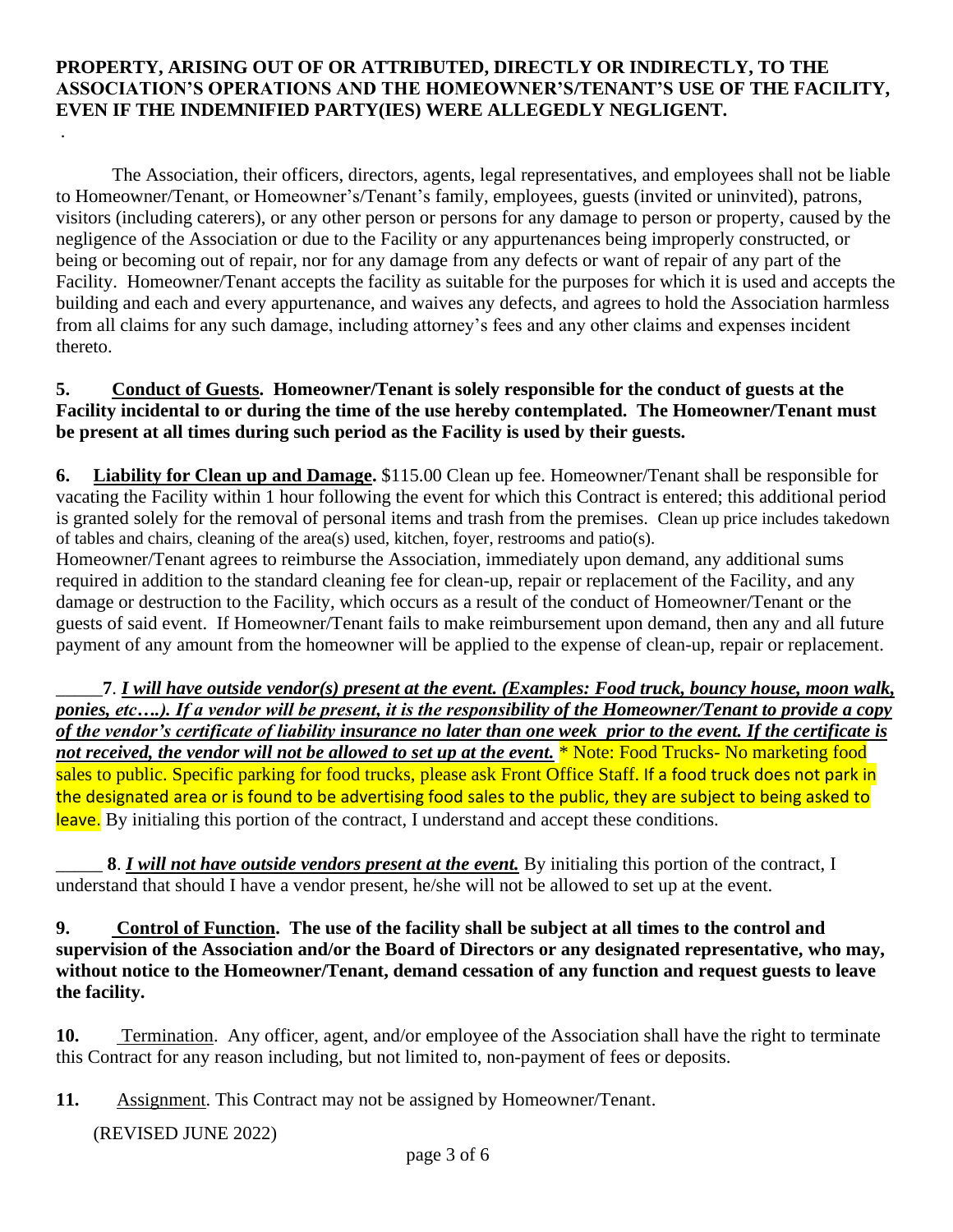\_\_\_\_\_ **12**. **Access. Exclusive access to the Facility is not granted until the hours stated above in this contract and the Homeowner/Tenant is present. The Homeowner/Tenant must be in possession of a valid VWOA Identification Card.** Decorating for an event will not exceed 1 hour prior to the scheduled start time of the event.

#### **13**. Other Terms and Conditions.

a. Homeowner/Tenant will not use the Community Center for Religious services or activities.

b. Homeowner/Tenant will not deface, destroy, move furniture, or rearrange the front lobby.

c. When decorating, the Homeowner/Tenant will **not use thumbtacks, push pins, and/or adhesive tape within the facility. Detected use of any of these items will result in loss of the Damage Deposit**. Sticky Tak, or similar products that do not leave marks or holes in the wall surfaces may be used.

d. Homeowner/Tenant will remove any items tied in the structure with string, ribbons or rope prior to leaving the facility no later than one hour after the "end-time" booked.

e. **NO FIREWORKS** ARE ALLOWED IN THE PARKING LOT OR IN THE VICINITY OF THE COMMUNITY CENTER. Such use of fireworks will result in forfeiture of the Damage Deposit, and possible cessation of the event.

**14.** Entire Agreement. This Contract contains the entire agreement among the parties regarding the subject matter hereof.

#### *By signing below, I agree that I have read and understand the contents of this contract.*

Homeowner/Resident:

| (Signature)    | (Date)          |  |  |
|----------------|-----------------|--|--|
| (Printed Name) | (Daytime Phone) |  |  |

(Address)

\_\_\_\_\_\_\_\_\_\_\_\_\_\_\_\_\_\_\_\_\_\_\_\_\_\_\_\_\_\_\_\_\_\_\_\_\_\_\_\_\_\_\_\_\_\_\_\_\_\_\_\_\_\_\_\_\_\_\_\_\_\_\_\_\_\_\_\_\_ (Email Address)

*\*Deposit and Usage Fee checks (homeowner's only) and Money Orders shall be made payable to the Villages of Westcreek .*

*\* VWOA must have a current lease on file for tenants.* 

| *The usage fee may be paid by check (homeowners only), cash, credit card, or money order. |
|-------------------------------------------------------------------------------------------|
| The Damage deposit check must be from the account of the homeowner/tenant.                |
| (REVISED JUNE 2022)                                                                       |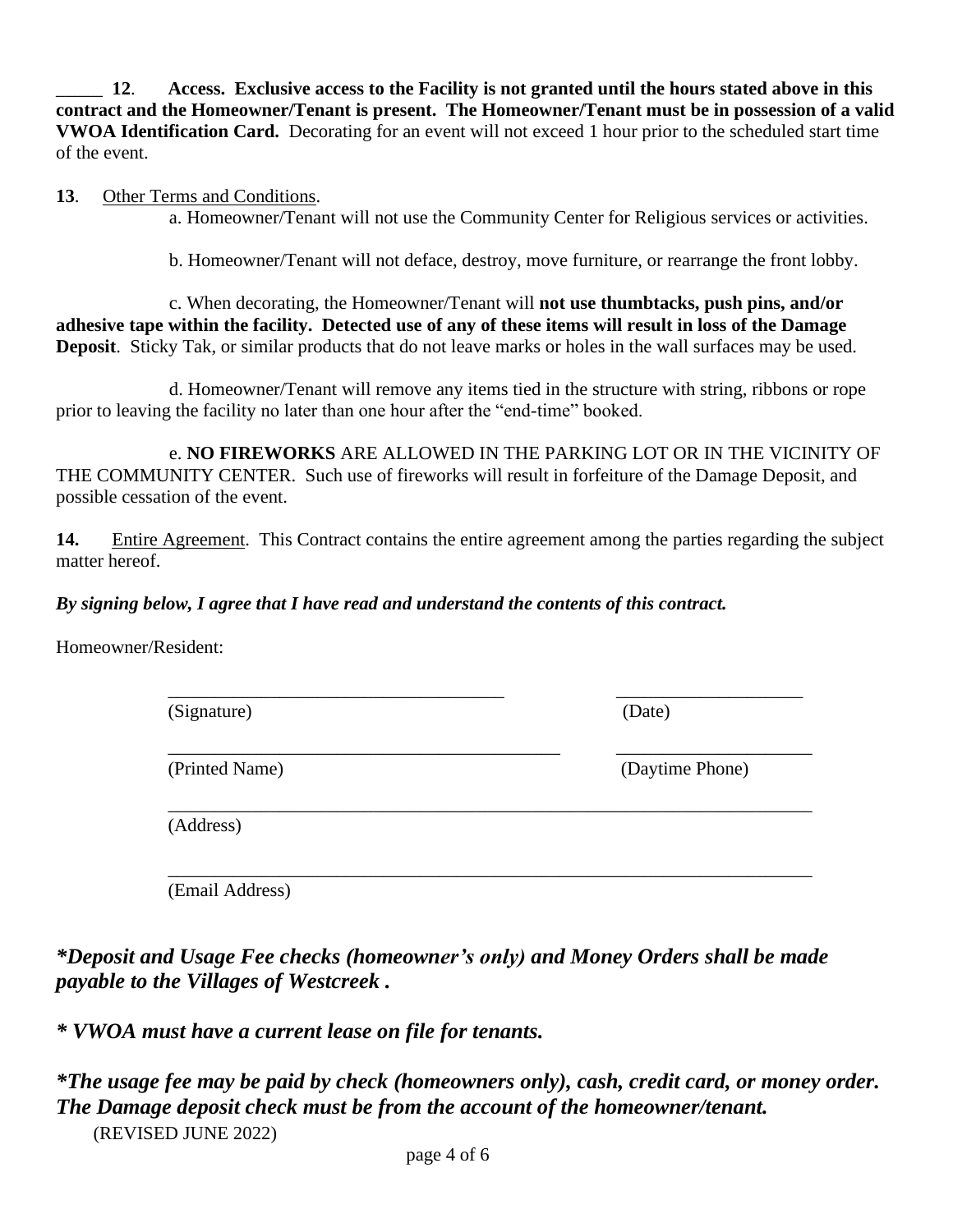*\*Contract must be completed and signed by Homeowner/Tenant.* 

*\*The Homeowner/Tenant must remain present during the entire contracted hours, including the complimentary set-up and clean-up hour.* 

*\*The Homeowner/Tenant is responsible for setting up the tables and chairs. The monitor will unlock the closet door for the resident once they arrive on the premises.* 

**-***For Office Use:*

| \$250.00                                                                                                                                                                                                |              |                    |        |           |                               |              |           |
|---------------------------------------------------------------------------------------------------------------------------------------------------------------------------------------------------------|--------------|--------------------|--------|-----------|-------------------------------|--------------|-----------|
| Damage Deposit                                                                                                                                                                                          | $(Check \#)$ |                    | (Date) |           | (Returned date)               |              | (Initial) |
| <b>Method of Payment: CHECK</b>                                                                                                                                                                         |              | <b>MONEY ORDER</b> |        |           |                               |              |           |
|                                                                                                                                                                                                         | <b>CASH</b>  | <b>CREDIT CARD</b> |        |           |                               |              |           |
| Usage Fee # of hours (Minimum of 3)                                                                                                                                                                     |              |                    |        | X \$70.00 | $=$                           | $\mathbb{S}$ |           |
| <b>Mandatory with Alcohol</b> # of Officer(s) $X_1$ $X_2$ Hours<br>1 Officer $-50$ people \$35.00 per hour<br>2 Officers- 51-99 people \$70.00 per hour<br>3 Officers -100-138 people \$105.00 per hour |              |                    |        |           | $\equiv$                      | $\mathbb{S}$ |           |
| (Mandatory Closing Hour with Alcohol) 1 Officer X \$35.00/hour                                                                                                                                          |              |                    |        |           | $\mathbb{S}$                  |              |           |
| $\frac{1}{2}$ of hrs. X \$35.00/hour<br><b>Large Party Fee (One Officer)</b><br>$=$<br>(100 and over guest) Crowd Control                                                                               |              |                    |        |           | $\mathbb{S}$                  |              |           |
| <b>Clean Up</b> (Mandatory $-$ All Parties) (Sanitization)                                                                                                                                              |              |                    |        |           | $=$                           | \$115.00     |           |
| <b>Additional- Projector &amp; Screen</b><br>(Individual Rentals Available \$30.00)                                                                                                                     |              |                    |        |           | $=$                           | \$60.00      |           |
|                                                                                                                                                                                                         |              |                    |        |           | TOTAL >> >> >> >> >> >> >> >> | \$           |           |

### **For the Villages of Westcreek Owner's Association**:

This Homeowner/Tenant is currently in good standing.